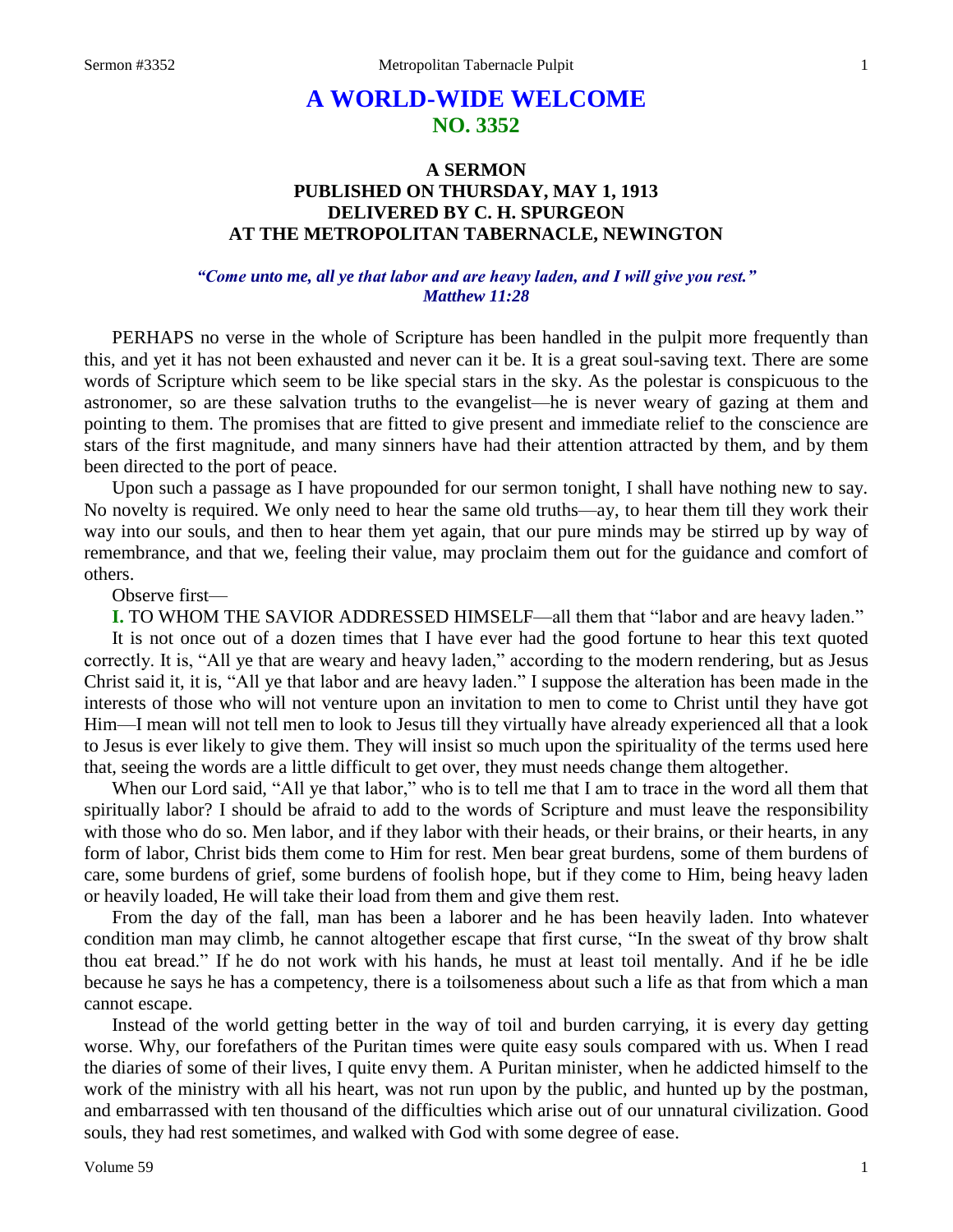But now the world goes by steam. We have laid down steel rails and all business must run thereon. It is all driving and turmoil from morning till night. You wake up, some of you, with the sound of the steam whistle in your ears, and you scarcely can sleep in your beds because of the rumbling of the trains at your very doors. It is a world of toil, and I believe that it will go on so—and instead of getting better, the world will in some respects get worse. It will be a harder struggle to live and a sterner struggle to live a spiritual life as the world grows grey.

Hence, the words of the Master seem to me to come more fresh tonight than even when they fell from His lips, "Come unto me, all you that labor and are heavy laden," for we labor more now than men did in His day, and are even more heavily laden than they were then. Jesus Christ addresses you tonight whose toils are many and your burdens heavy.

Some of you are laboring after wealth, and if you got it you would find no rest in it. But the probabilities are that you may never get it and so be disappointed. But you want rest. Well, come to Him and you shall have it. Some of you, perhaps, are toiling after learning and the honor which it will bring you—may you get it! If it is good for you, you may, perhaps, obtain it. But in all learning there is sorrow—oftentimes the greater the domain of knowledge, the broader expanse is there in the soul for the floods of grief to cover.

But if your mind needs rest, Jesus bids you come to Him. Oh! you with enlarged ambitions, with grasping desires. Oh, you that are panting and puffing in the race of life, you that are faint and weary with tugging at the oar of the world's great ship, come to Him, for He can release you. He can take off the chain from the galley slave and set you free.

Still, while the text is not exclusively directed to those who spiritually labor and are spiritually heavy laden, it includes them. Do I not address some tonight who are laboring hard to establish a righteousness of their own? Oh! sinful attempt, since God has forbidden it and declares the effort to be futile. Oh! vain folly, thus to fly in the face of eternal wisdom which declares that "by the works of the law there shall no flesh living be justified"!

If you are ever to get rest, you must cease from your own doings and you must come to Christ. Oh! you that are heavily laden with your sins and feel them like a burden pressing your heart, bowing you to the ground and crushing you, as it were, down to the lowest hell—that burden can never be lifted from off your weary backs except by one hand, and that hand the pierced hand which has felt the weight of the burden before. To you that toil, to you that are bowed down and crushed with the load, Jesus speaks tonight as He did of old, and He says, "Come unto me, and I will give you rest."

Now notice—

**II.** THE COMMAND OR THE INVITATION—which you will—THAT JESUS GIVES.

It is, "Come unto *me*." There never seems to have been any difficulty in Christ's day in understanding the expression, "Come unto me." It exactly struck the Oriental mind—they understood it at once. But now-a-days thousands ask the question, "What is faith? What is believing in Jesus? What is coming to Him?" Many convinced souls say, "If I could walk to Christ, it does not matter how perilous or fatiguing the journey, I would certainly go. And if He were here literally, and I could fall down and kiss His feet, I would certainly do it."

Understand, then, that the coming here mentioned is not to be taken literally, but spiritually. It is not a physical coming. We cannot come to Christ by the motion of our bodies now, nor shall we be able until He calls us by the sound of the last trumpet. If men had come to Christ physically when He was on earth, it would not have been of any use to them, unless by faith they had spiritual contact with Him, for some drew near to Him with idle curiosity and others with malignant opposition—yea, there were those who came to Him to crucify Him. They looked to Him physically as He hung upon the tree, but they were not saved by such a coming as that.

The coming here meant is coming by the mind, approaching with the heart—a thing of the inner nature, a spiritual thing. To come to Christ, then, is just this—in one word, it is to accept Him as your Savior—but to spell out that one counsel, let me trace out the action of the mind in coming.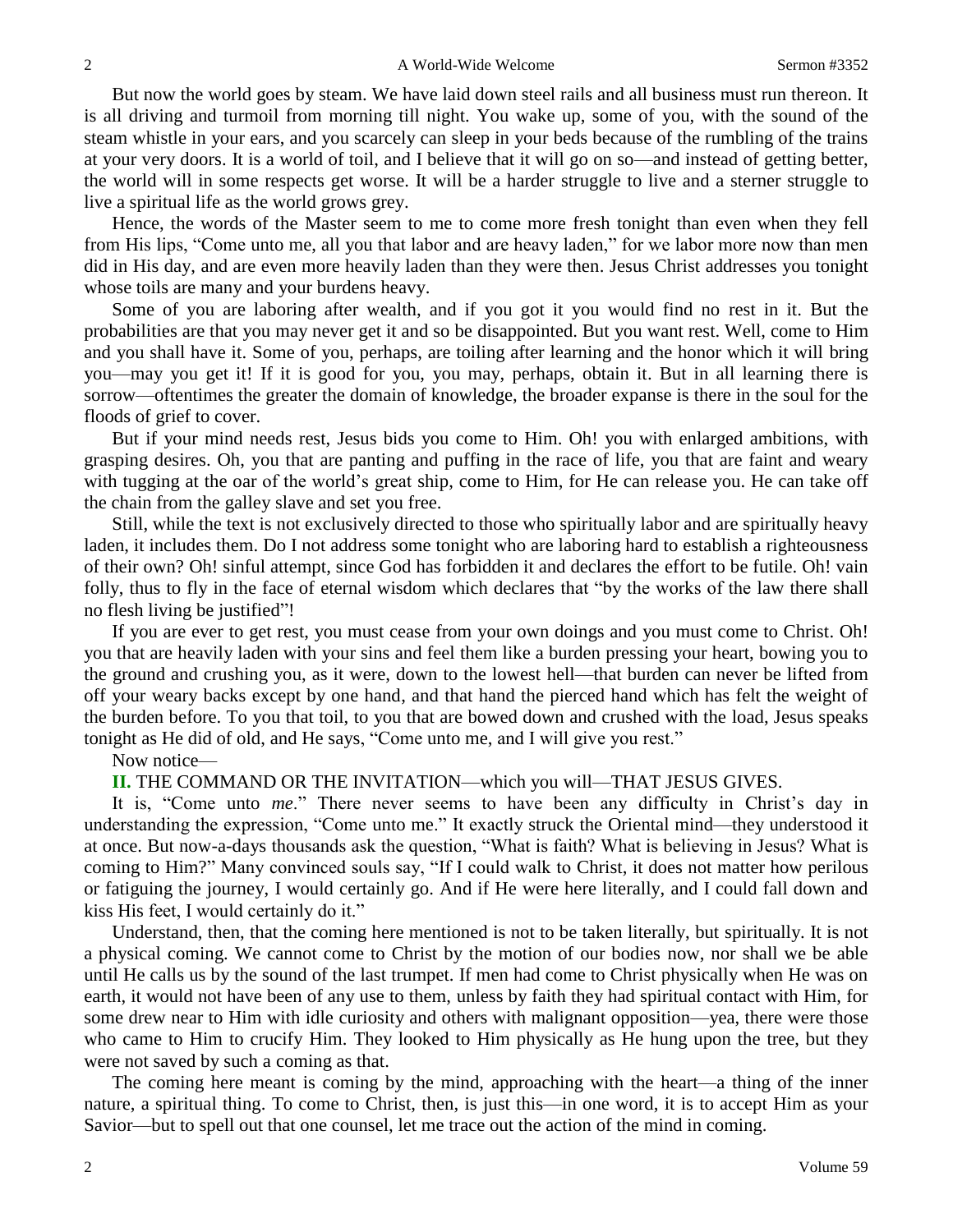First, you must *listen to His doctrine*. Seek to know, oh, weary ones, what it is that Jesus teaches. Turn to the record and see who He was, and what He was, and what was His commission, and what was His message, and what were the terms in which He delivered it, and what was the spirit in which He came to bring it.

In the next place, *believe whatsoever He teaches.* Accept as being true what Christ declares. If He claims to be God, believe Him—accept Him as such. If He puts Himself down as Prophet, Priest, and King, let your mind jump at it and say, "He shall be my Prophet, my Priest, my King."

Coming to Christ begins in divers ways in the soul. With many it begins first by hearing of Christ, then by believing with the mind the testimony that is borne concerning Jesus. But this is not enough. After having heard and accepted that the witness of Christ is true, the genuine coming is then to cast your soul, with all its awful interests, into His hands and trust Him—in fact, to say, "I have no dependence for life, for death, for eternity, but on the person and merits of that Son of God who was born of Mary, who lived a life of holiness, who died upon the tree, who rose again, and who ever lives to make intercession for us."

The simple act of trust—albeit by some it is so much despised—is the act which saves the soul. The moment a sinner casts himself flat upon what Christ has done, with no reserve, no holding to any other hope even with his little finger. The moment he makes himself to be a bankrupt, gives up all, and lives upon the charity of Christ—the moment he takes off his own rags completely, and puts on no garment but the righteousness of Christ—the moment that he acknowledges himself to be a black, filthy, condemned—ay, and without Christ—a condemned sinner—the moment he feels that, and then takes Christ to be his fullness, his trust, his all in all—he has come to Christ, he is saved, he shall have rest.

But to come to Christ implies a little more than even this, if we would get the perfection of it and the completeness of the rest which is promised. When I come to Christ and trust in Him to be my Savior, I am then to continue to come to Him *by following in His footsteps, obeying His precepts, drinking in His spirit, and serving His cause.* 

Brethren, we are all, as His people, constantly coming to Him. "To whom coming," says the apostle, "as unto a living stone"—not, "to whom we have come, and there is an end of it," but to whom we are always coming. We are like the country people, who do not live by experience of having gone to the well seven years ago, but they go every day and dip the pitcher in afresh.

We are like in our souls what we are in our bodies—we do not grow fat and flourishing on the experience of having eaten a good meal twenty years ago, but it is by daily coming to the table and continually receiving fresh food for the sustenance of our bodies. And brethren, to get perfect peace through Jesus Christ, there must be a daily, an *hourly* coming to Him in constant trust, in faithful obedience, and in holy fellowship, striving to be conformed to His image. "Come unto me," then, says the Savior, "all ye that labor and are heavy laden."

He picks out you working men and He says, "Come and hear what I have got to say. Believe it, accept it, trust it, and I will give you rest." He finds out you merchants, who toil so much that the brain sometimes gives way, and He says, "Now*,* come, come to Me and I will give you rest. You expect to get it when you retire from business and go to your country house—but even now, if you come to Me, you shall have a rest that no suburban retreat, no accumulation of wealth, no immunity from the strain of business can ever give you. I can make that heart beat at an easier rate. I can cool that hot blood that is now coursing through your veins at such a speed. I can bathe your spirit in a sleep that shall be like an infant's slumber, soft and light—and I can do this for you while you are striving to be rich, or while you are poor, while your losses are great, while your friends are falling like autumn leaves, and whilst your fears are howling in your ears like winter's winds. I can give you rest, perfect rest, if you come to Me."

If you come to Him, believe what He says, trust Him entirely, rest and repose in Him, and you shall get for your souls that paradise which they so much need, of perfect peace.

Having noticed the persons addressed and the invitation given, let us observe—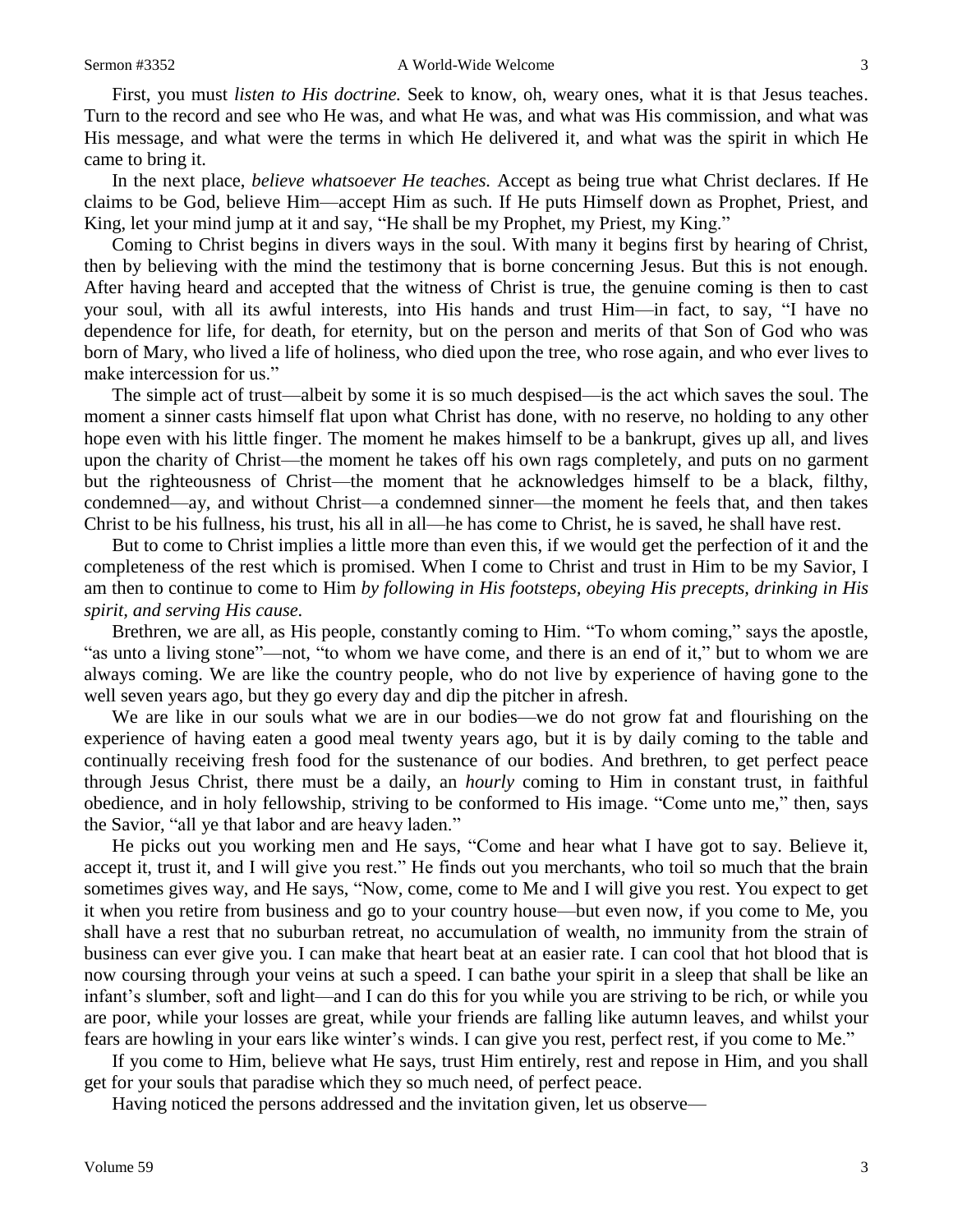# **III.** OUR LORD'S DESCRIPTION OF THE BLESSING WHICH IS TO BE GIVEN TO SUCH WHEN THEY COME. "I will give you *rest*."

The best word in all human language, next to "God" and "Jesus" is that word "rest." Different views of heaven charm different people. No doubt heaven is described under various metaphors so that every Christian may find some delight appropriate to himself. As for me, whether it is that I am constitutionally lazy or not, I do not know—there is no idea of heaven which charms me like that of being at perfect rest in Christ Jesus, where:

#### *"Not a wave of trouble rolls Across the peaceful breast."*

This text seems to ring like a marriage bell in one's ears. "Come unto me, and I will give you *rest*."

Oh, you will not care about it, you who do not labor, you who are never heavy laden, and have got no more burden than you can carry—you will not care about it—but those who are stuck in the lifestruggle, or that are oppressed with spiritual grief—they will be the persons who will find the sweetness of it. Ay, rest for the weary, rest for the toiler, rest for the heavy laden—this is a blessing indeed!

And what is the rest which Jesus gives? Well, it is a spiritual rest which He bestows upon His people—a rest which rests them throughout, for when the mind gets rested, the very bodily frame seems to be sustained, while an agitated mind often brings the body into disease and lowers it into its grave. Jesus can give such a tonic to the entire system by the peace which He imparts, that the very lame shall be made to leap like a hart.

Oh, what a peace this is! the peace which Jesus gives. *He gives peace as to all the guilty memories of the past.* These will haunt us. When the conscience is aroused, our dead sins seem to start up, wearing, each one its grave clothes, and each sin stands before us like a grim ghost claiming retribution And the awakened conscience, knowing right well that the wages of sin is death, becomes alarmed and the man says, "What must I do to be saved?"

As if in your walk tonight there should suddenly open before you a pit in the very pathway which you were about to tread—how you would stand amazed and aghast! And then if another opened behind you, and then on either hand the earth began to rock and reel, how would you be astounded and dismayed!

Such is the position of a man when conscience is suddenly quickened. He thought himself to be standing on the solid ground of his own good works, but suddenly all is gone. No good works appear. Sin is on either side. Hell is beneath him and the sword of divine justice, all unsheathed, is gleaming above his head.

Ah! but Jesus Christ can show you how sin is forgiven. If you believe Him, He will tell you that He came into the world to suffer for the sins of all who trust Him—that He actually did bear all the punishment which was due from the hand of God to all the sinners who will trust in Him—and that God is so rigidly just, severely righteous, yet infinitely gracious in the pardon of those who will trust in Christ.

Nor is it only the fear of the past, but *the power of the present,* from which this kindly rest exempts us. A man awakened longs to escape from sin. As an iron net, his habits of sin surround him. He tugs and toils to escape therefrom, but the more he strives, the more thoroughly is he enveloped therein. His attempts at reformation from some sin are often successful, but any attempts to reform our nature and to overcome our inbred sin, made by us in our own strength, must inevitably be a failure. Sin, indeed, will only become more exceedingly sinful the more we strive to bridle it unless we cry unto the Strong for strength.

How often has a man said, "I cannot lead a better life. It is no use—you may exhort me if you please, but see what I have been, and how I am tempted, and how my passions drag me this way and that? There is no hope for me!" But Jesus steps in and says, "Come to Me and I will give you rest. I can change your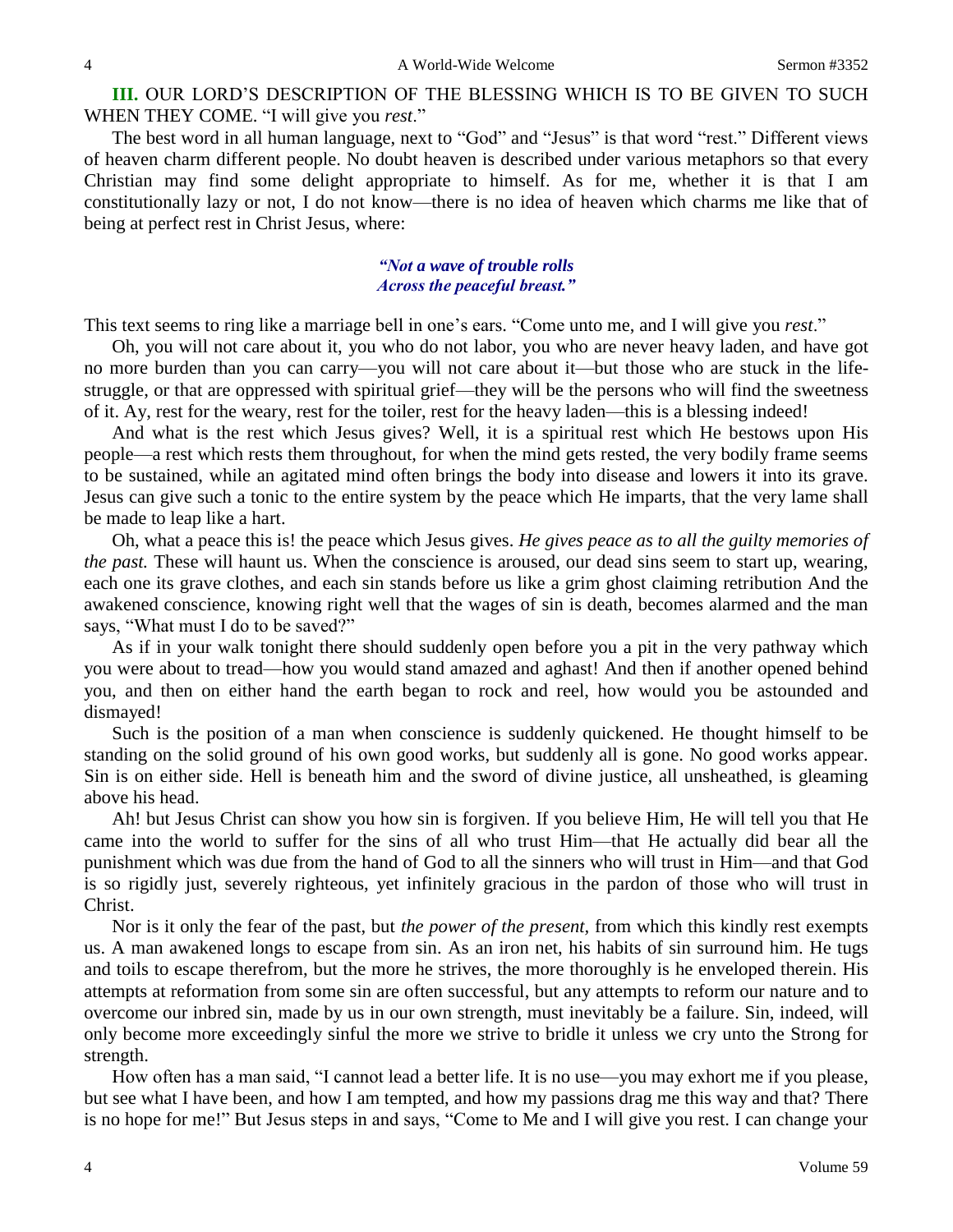#### Sermon #3352 A World-Wide Welcome 5

nature. I can take away the heart of stone and give you a heart of flesh. I can give you tendencies and passions of quite another kind which shall combat with your old proclivities and ultimately overcome them. I can inspire in you a new hope. I can breathe into you a new and better life, for I am the Resurrection and the Life, and he that believes in Me, though he were dead, as you are, yet shall he live. And as to returning to your old sins, that shall not be, for he that lives and believes in Me shall never die. I will keep you, and deliver you from the power of sin and Satan, and you shall be Mine even till life's end." Thus peace is given to us, both as to the guilt and as to the power of sin.

But this is not all. Jesus can give peace and does give peace to all who come to Him as to *the cares of this world.* The righteous have their troubles. "Many are the afflictions of the righteous." But there is a sacred art which Jesus teaches, which enables the Christian to rejoice in tribulation and to triumph in the midst of distress.

Some of the happiest moments that God's people have ever had have been when neither sun nor moon appeared, and when in the darkness they crept into the bosom of Jesus and nestled there. We are not dependent upon outward circumstances when faith is in exercise. Jesus shows us that His love is faithful, eternal, immutable love, and straightway we kiss the smiting hand and love it as well as the giving hand.

Oh! you that are now the poor slaves of your daily cares, how happy would you be if you came to Jesus and trusted in Him! The cage would grow no larger. The income might become no richer. You might still be among the poor and the laboring ones, but you would have a rest in your condition, a satisfaction in your state which would make it better, though it changed it not.

For it is all one to a man to have his estate brought up to his mind or to have his mind brought down to his estate. It matters not, as long as he is content. It all comes to the same end, and Christ, by a divine baptism of His love, bathing us, covering us completely in the floods of His divine grace, can give us, as to the cares of this world, a perfect rest.

And my brethren, if we come to Christ, we shall get rest *as to our desires likewise.* Thoughtful men find it difficult to rest. They go from one theory to another. When they think they have nestled for a while, a new difficulty comes and scares them from it. But he that believes in the Son of God has something upon which his mind may stand most stably, for as well is the teaching of Christ the most reasonable as it is also the most spiritual of doctrines. He that gets to know Christ, gets a fixed leverage for his soul, on which to stand fast—let the world whirl as it may.

He that gets Christ gets rest for his *affections as* well as for his understanding. The affections want something to love. We are always idolizing something or other, but those things either get broken in pieces, or else turn out to be our enemies. But he that gets the love of Jesus Christ supremely rests in his heart and he can sing:

#### *"Now rest, my long-divided heart; Fixed on this blissful center, rest."*

As I have already shown you, the conscience rests, so the understanding rests, the judgment rests, the affections rest, and the whole powers of the man come to rest, even his desires—those insatiable things—those horse-leeches—those greedy, all-devouring things—these, too, are full when the man gets Christ, for he can then say:

> *"All my capacious powers can wish, In Thee most richly meet: Nor to my eyes is light so dear, Nor friendship half so sweet."*

Yes, it is a perfect rest to every faculty of our nature that Jesus Christ gives us when we come to Him.

And what, after all, is that portion of the rest which we see and experience here when c*ompared with the fullness of which we shall enjoy hereafter?* "Come unto me, all ye that labor and are heavy laden,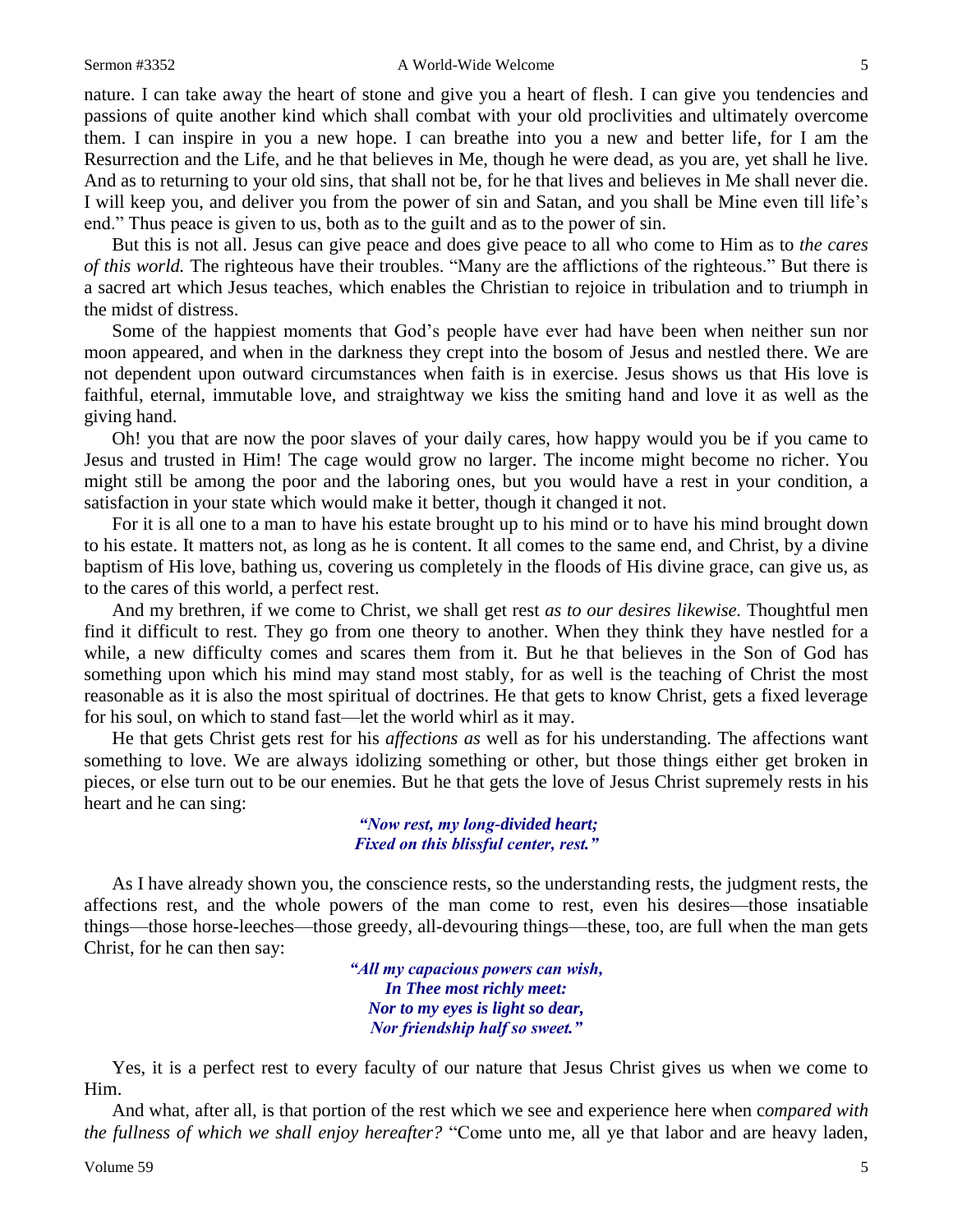and I will give you rest. When the world passes away and all the fashion thereof, when the pulse grows faint and few, when the eyes are glazing, when the eternal world begins to dawn upon the disembodied spirit, I will give you rest—rest when the elements dissolve with fervent heat, rest when the trumpet waxes exceeding loud and long, and the dead arise from their graves, rest when the great white throne is set and the books are opened, when the dividing voice separates the sheep from the goats. I will give you rest when hell opens and the guilty descend to their doom. Rest while their smoke goes up forever and ever, and the vengeance of Almighty God is seen in the overthrow of all His enemies. I will give you rest—rest in the Father's bosom—rest at the right hand of God, rest in eternal union with Jesus, rest with the palm branch and the harp—rest in the everlasting vision of the blessed Son of God, who is your trust and your all."

Ah! brethren, what a rest is that:

#### **"To** *which our laboring soul aspires, With ardent pangs and strong desires!"*

It will be a rest from all sin. A rest from all temptation to sin. A rest from all painful memories about sin. A rest from all watchfulness against sin, from all liabilities of ever being led into it. A rest from secret sins, a rest from inbred sins, a total rest from every form of evil. It will be a rest from all the molestations of doubt and fear. A rest from every questioning as to our state before God. A rest from all the uprisings of natural depravity, from an evil heart of unbelief. A rest from the attacks of Satan, the assaults of men without and of fiends from beneath—a rest, too, from daily toils—no more those hands to be rough with labor and that brow to be wet with sweat—no more the head to ache with thought and the heart to throb with dismay.

A perfect rest from every species of toil that can bring distress, though we shall serve Him day and night in His temple. It will be a rest from all care—no thoughts of those children and their little waywardnesses, no thoughts about the house and how to provide things honest in the sight of all men. A rest altogether from the engagements of the city and from the labors of the field.

A rest completely from the toils which are allotted to the sons of men in this vale of tears. Oh! blessed rest! A rest from pain. A rest from death. A rest from fear. A rest with God. A rest, an eternal rest, which remains for the people of God!

And this is for you, laboring and heavy laden one. This is for you, son of poverty. For you, daughter of sorrow. This is for the inmate of the poorhouse, the dweller in the alms room. This is for the crossing sweeper, this is for the toiling artisan. This is for the burdened merchant. This is for the care-worn statesman. This is for the minister who serves his Master till he is weary in his work. This is for us all if we have, by the Holy Spirit, through divine grace, been led to come to Jesus.

There is the point. Do you believe on the Son of God? Dear hearer, do you believe Jesus to have been God's Son, and to have died as the substitute for sinners? And will you trust in Him as such, wholly and only? Will you venture on Him and venture on Him now? If so, there is His promise, "He that believeth and is baptized shall be saved." If you believe Him, you shall have salvation now. Obey Him. Be baptized as He commands you, and you shall thus have the blessing which God gives to all who trust in the slain Lamb of God.

#### **EXPOSITION BY C. H. SPURGEON**

#### *JOHN 6:1-41*

**Verses 1-5.** *After these things Jesus went over the sea of Galilee, which is the sea of Tiberias. And a great multitude followed him, because they saw his miracles which he did on them that were diseased.*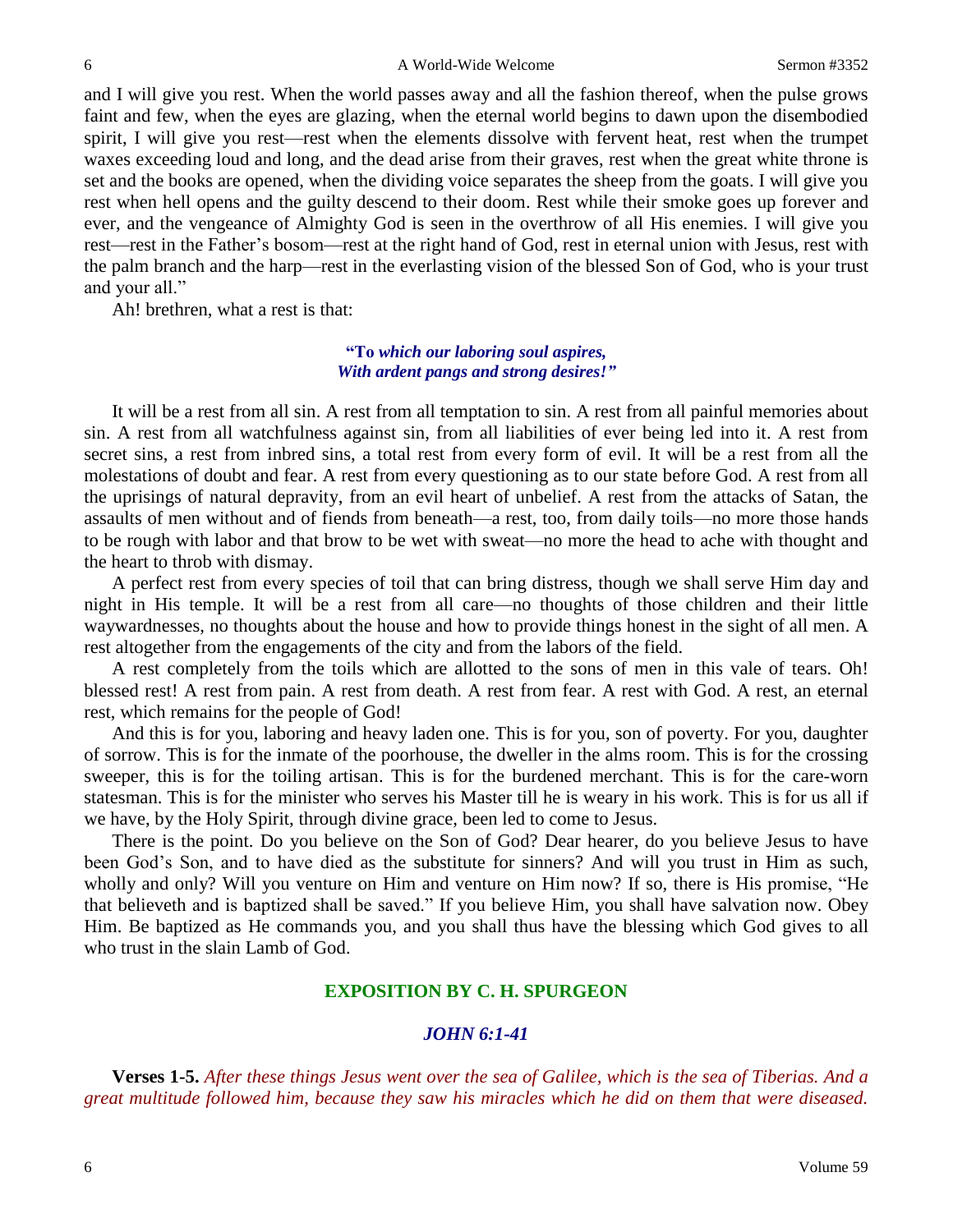*And Jesus went up into a mountain, and there he sat with his disciples. And the passover, a feast of the Jews, was nigh. When Jesus then lifted up his eyes, and saw a great company come unto him,*

They had been hearing Him all day and He had withdrawn a little from them, but they pursued Him up the hill—and I doubt not that as they toiled up the hill, they showed their faintness and their weariness, which led the Savior to see how much they needed refreshment.

**5-7.** *He saith unto Philip, Whence shall we buy bread, that these may eat? And this he said to prove him: for he himself knew what he would do. Philip answered him, Two hundred pennyworth of bread is not sufficient for them, that every one of them may take a little.*

Men's calculations concerning divine things generally terminate in a deficit. Two hundred pennyworth is not sufficient. But Christ's calculations always terminate in a credit balance over, as we shall see. "Gather up the fragments that remain, that nothing may be lost." We, at our best, fall short of the mark. Our blessed Master not only does enough, but in His house there is bread enough and to spare.

**8-10.** *One of his disciples, Andrew, Simon Peter's brother, saith unto him, There is a lad here, which hath five barley loaves: and two small fishes: but what are they among so many? And Jesus said, Make the men sit down.*

Or lie down, as it is, for they were accustomed to do that at feasts, and Christ would have them take their ease as well as enjoy their refreshment. "Make the men recline."

**10.** *Now there was much grass in the place.*

So it was a splendid dining room. It was luxuriously carpeted. We learn from this that it was the Eastern spring time, for there is not much grass else. And there was therefore in Christ's banqueting hall the ceiling was of blue and the floor of green grass. What more could they want, except the meat?

**10-11.** *So the men sat down, in number about five thousand. And Jesus took the loaves:*

Common, coarse loaves of barley, not much esteemed even then as food.

**11.** *And when he had given thanks,*

Though out of doors and "in the rough," as we say, He did not forget that. I know some that fall to, to their meals, like so many swine and have not as much grace as chickens, that are sure to lift their heads whenever they take a drink, as if to bless God for every drop they receive. This gracious habit is going out of fashion among them.

**11.** *He distributed to the disciples, and the disciples to them that were set down;* Or reclining.

**11.** *And likewise of the fishes as much as they would.*

That is one of the rules of Christ's feasting always—as much as they would. According to your appetite, according to your will, according to your faith, so be it unto you.

**12.** *When they were filled,*

—Had all they could desire.

**12.** *He said unto his disciples, Gather up the fragments that remain, that nothing be lost.*

Economy in the midst of bounty. However much we have, we are never warranted in wasting a single crumb. They had as much as they would, but they were not allowed to throw away the fragments.

**13-14.** *Therefore they gathered them together, and filled twelve baskets with the fragments of the five barley loaves, which remained over and above unto them that had eaten. Then those men, when they had seen the miracle that Jesus did, said, This is of a truth that prophet that should come into the world.*

Men are often convinced by the argument of selfishness. They had been fed and now they believed. But faith that depends upon a full stomach will despair when they get hungry again. Always beware of that religion which is in dependence upon loaves and fishes. You know how it was with the children of Israel.

> *"Now they believed the word, While rocks with rivers flow, Then with their sins they grieved the Lord, And He did bring them low."*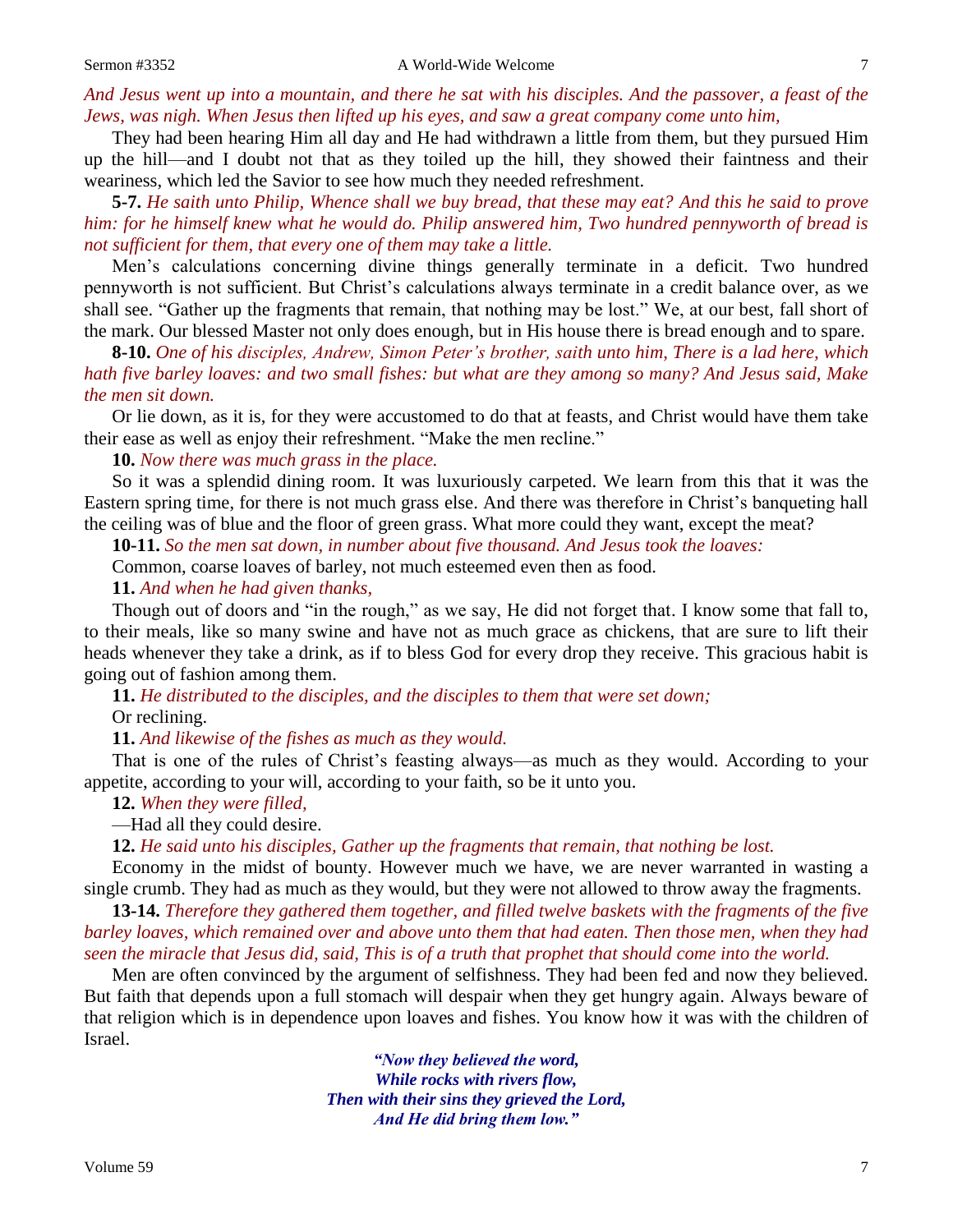Oh, but we must not have a faith that depends upon what it can see, and upon what it can eat, and what it can drink. Oh, for the confidence in the blessed person of the Lord, and in the spiritual riches which He can communicate.

**15.** *When Jesus therefore perceived that they would come and take him by force, to make him a king, he departed again into a mountain himself alone.*

What? Could He not have used His kingship for the best of purposes? Might He not easily have routed the Romans, restored Israel to all her glory, conquered the Gentiles, and subdued the world, and set up a glorious church and state, with Himself for the King and Himself at the head of the church? Ah, that has been the idol of a great many and like a will-o'-the-wisp, it has led many of the true people of God into bogs and sloughs, where they were likely to be lost.

But our Master knew better than this and was not to be tempted away from the true method by which His church is to be set up in the world. Therefore, "He departed again into a mountain himself alone."

### **16-17.** *And when even was now come, his disciples went down unto the sea, and entered into a ship, and went over the sea toward Capernaum. And it was now dark, and Jesus was not come to them.*

That is a sentence that I should think some very gloomy people might hang upon and about which they might groan in unison, "It was now dark, and Jesus was not come to them." Have you never been in that condition? Dark, dark, dark, as to circumstances, and as to feelings, and Jesus was not come to them. Now, something comes beside that.

**18.** *And the sea arose by reason of a great wind that blew.*

Misfortunes never come alone. An absent Savior, a roaring sea, and a bellowing wind. What will they do now?

**19.** *So when they had rowed about five and twenty or thirty furlongs, they see Jesus* 

Here He is. Here is the first of their blessings. The first mischief is removed and the rest will soon go. They see Jesus.

**19.** *Walking on the sea,*

Oh, what a sight! A grander sight than to see Him on the land. And it is a more glorious sight to see Christ in the time of trouble than it is in the time of prosperity. He is always sweet, but He is more marvelous when they see Jesus walking on the sea.

**19.** *And drawing nigh unto the ship: and they were afraid.*

Afraid of their best friend—trembling at their deliverer.

#### **21.** *Then they willingly received him into the ship: and immediately the ship was at the land whither they went.*

The sea and the winds knew how not only to spare the vessel, but to carry it instantaneously to the place where they wished to be. But how often have you and I been rowing about, five-and-twenty or thirty furlongs, and we did not seem to be getting out of the storm at all? But the moment Christ has come, we have been where we wished to be. Oh, glory be to His name—there is no difficulty that you can be in, dear friends, but Christ can get you out of it in a moment and bring you where you should be.

**22-24.** *The day following, when the people which stood on the other side of the sea saw that there was none other boat there, save that one where into his disciples were entered, and that Jesus went not with his disciples into the boat, but that his disciples were gone away alone; (Howbeit there came other boats from Tiberias nigh unto the place where they did eat bread, after that the Lord had given thanks:) When the people therefore saw that Jesus was not there, neither his disciples, they also took shipping, and came to Capernaum, seeking for Jesus.*

Was not that a pleasant sight? So it seemed, but it was not. "Seeking for Jesus." That is a good description of a man—seeking for Jesus. Ay, but they were only seeking for more bread. They looked at Him as a bread giver—and they were after Him for that.

**25.** *And when they had found him on the other side of the sea, they said unto him, Rabbi, when camest thou hither?*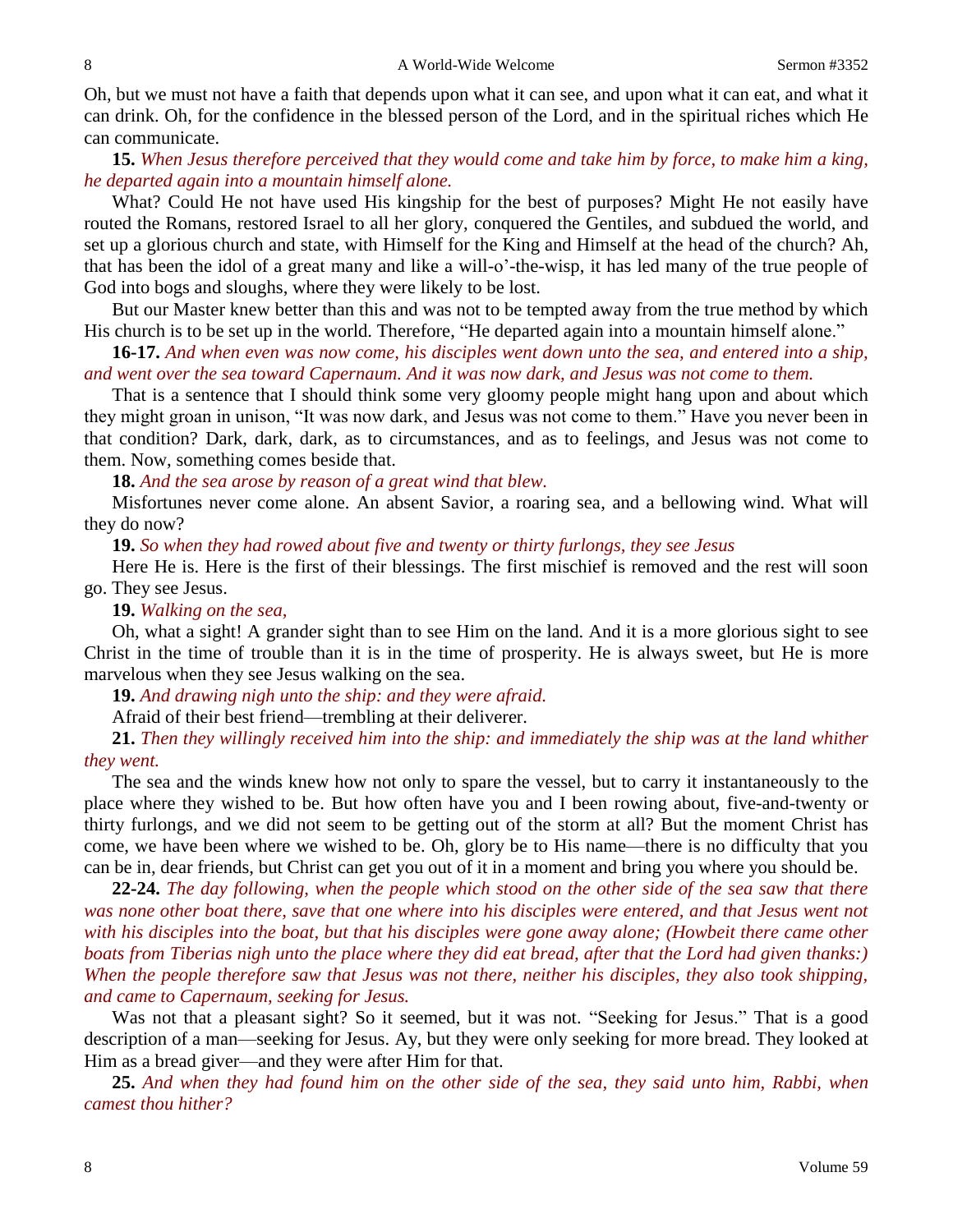They could not understand how He could have got there. Jesus answered them and did not answer them. Some of Christ's answers are evidently no answers at all. That is very often the best answer you can give.

#### **26.** *Jesus answered them and said,*

What, did He explain to them how He got there? No*,* He would not gratify their curiosity. He came not for that end. He therefore gave them a home stroke and said:

**26.** *Verily, verily, I say unto you, Ye seek me, not because ye saw the miracles, but because ye did eat of the loaves, and were filled.*

You are loafers—loaf-hunters. You seek not Me, but Mine. It is not for the good that I can give your souls, but it is that you may have another meal, that you are here. Yours is cupboard love. You come after what you can get.

**27.** *Labour not for the meat which perished, but for that meat which endureth unto everlasting life, which the Son of man shall give unto you: for him hath God the Father sealed.*

Now, you quite understand what Jesus meant? Seek after that which will feed your souls. Do not hunt so much after bread for the body. Yet the Savior puts it very curiously. This is a double-shotted perplexity, a singular, curious kind of word. You are not to labor for that which you cannot get without labor and you are to labor for that which you cannot get by labor. The Savior liked to put things in that sententious way, so that they might remember what He said. If they misunderstood Him, it was their own fault, for it is plain enough.

God grant us grace to practice the meaning of these words. Why are you so eager to get a bit of barley bread and a fish? Oh, that you were half as eager to come and get the bread which comes from heaven which will make a man live forever and which will be food to him as long as he lives.

**28-29.** *Then said they unto him, What shall we do, that we might work the works of God? Jesus answered and said unto them, This is the work of God,*

—The chief work, the greatest work which you can do.

#### **29.** *That ye believe on him whom he hath sent.*

This is the point. You would like Me to work miracles. You would be glad to have a very wonderful, mysterious experience, but this is the thing you ought to seek after—the grandest, greatest thing that you can have—"that ye believe on him whom he hath sent."

**30.** *They said therefore unto him, What sign shewest thou, then, that we may see, and believe thee? what doest thou work?*

Are you not wonderfully struck with the patience of Jesus? These people had seen His miracles, and they had eaten loaves and fishes, and yet they say to Him, "What sign shewest thou, then, that we may see and believe thy work?" Oh, the matchless patience of the Lord and the marvelous provocations of men.

**31.** *Our fathers did eat manna in the desert; as it is written, He gave them bread from heaven to eat,* Plainly hinted that they wanted more food.

**32-34.** *Then Jesus said unto them, Verily, verily, I say unto you, Moses gave you not that bread from heaven; but my Father giveth you the true bread from heaven. For the bread of God is he which cometh down from heaven, and giveth life unto the world. Then said they unto him, Lord, evermore give us this bread.*

Not understanding Him, and praying still for bread, but not for grace.

**35-37.** *And Jesus said unto them, I am the bread of life: he that cometh to me shall never hunger; and he that believeth on me shall never thirst. But I said unto you, That ye also have seen me, and believe not. All that the Father giveth me shall come to me; and him that cometh to me I will in no wise cast out.*

What a striking truth that was, with which to reply to them. You only come after Me for bread, but you do not come after spiritual things. You do not believe in Me. But even if you do not, I shall not be disappointed, and My work will not fail. God has an election of grace and that election shall be carried